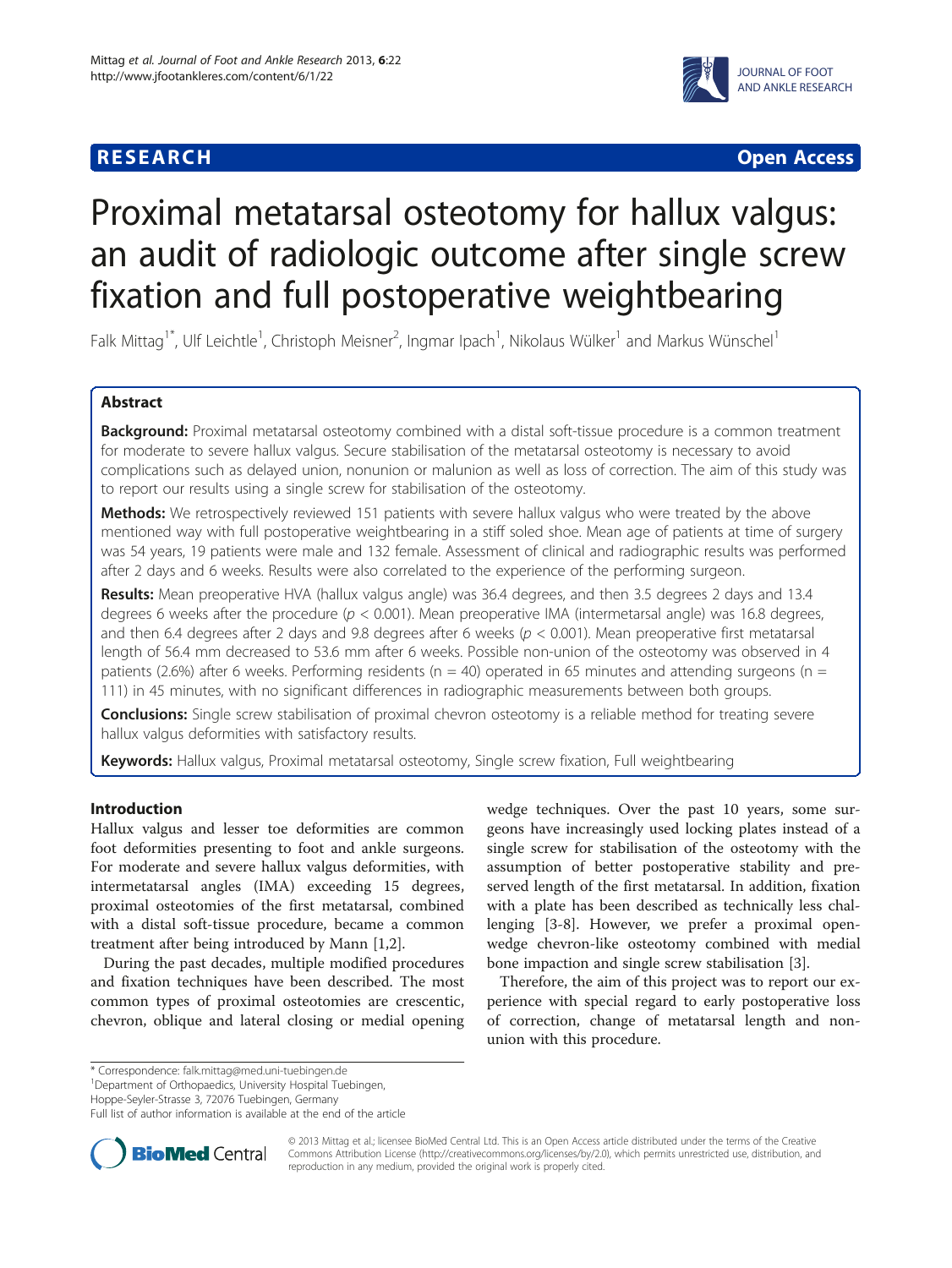# <span id="page-1-0"></span>**Methods**

From 2006 to 2011, 151 consecutive patients with moderate to severe hallux valgus deformity and intermetatarsal angles greater 15 degrees were treated with a distal soft tissue procedure, removal of medial eminence of the first metatarsal head and proximal chevron osteotomy at our institution. After the procedure patients were mobilized with full weightbearing wearing a shoe with a stiff sole for six weeks after surgery. The mean age of patients at time of surgery was 54 years (range 15–73), 19 were male and 132 were female. All patients participating in this study gave informed consent.

Retrospectively, preoperative and postoperative (1–2 days and 6 weeks after surgery) radiographs were examined. No additional study related procedures or examinations were performed. The IMA, hallux valgus angle (HVA) and length of first metatarsal were measured on weightbearing anteroposterior radiographs of the foot. To determine the amount of first metatarsal protrusion, length of the first and second metatarsal was calculated using the method described by Hardy and Clapham [[9](#page-4-0)]. A positive sign indicates that the first metatarsal is longer than the second and a negative sign that the second is longer than the first.

Results (IMA, HVA, MT1-length, operating time) of the performing surgeon (attending vs. residents in the 2nd to 6th year of residency) were corroborated whereby the performing resident was always assisted by an attending physician.

## Statistical analysis

For statistical analysis SAS version 9.1.3 (SAS Institute, Cary/NC, USA) biostatistical software was used in cooperation with the Department of Medical Biometry Tübingen, Germany. Quantitative variables with normal distribution were expressed as mean ± standard deviation. Student's t-test was used to test the hypotheses regarding differences between the variables (IMA, HVA, length of first metatarsal, MT-Index) pre- and postoperatively: for HVA a change of 10 degrees, for IMA 5 degrees and for length of first metatarsal and MT-Index a change of 3 mm were considered to be within normal range. Corresponding 99.6% confidence intervals (CI) were calculated to adjust for a significance level of 0.05.

#### Operative technique

The procedure was performed under general anesthesia or using sciatic nerve block. An Esmarch bandage was used to obtain a bloodless field. The distal soft tissue procedure was performed through a dorsal incision in the first webspace including tenotomy of the adductor hallucis muscle, division of the deep intermetatarsal ligament and lateral capsule incision of the first metatarsophalangeal joint.

A second midline incision was made over the medial aspect of the first metatarsophalangeal joint and extended proximally along the shaft to the tarsometatarsal joint. Alternatively, two separate incisions were used to expose the medial eminence and proximal metatarsal shaft. After opening the capsule with an inverted Lshaped incision the medial eminence was excised and utilized for autologous bone graft in the proximal osteotomy.

A chevron-type open wedge osteotomy of the proximal metatarsal was performed with a small oscillating saw approximately 1 cm distal to the tarsometatarsal joint (Figure 1a,b). The proximal fragment was pulled medially while moving the distal fragment laterally. Previously obtained wedge-shaped autologous bone was inserted medially (Figure [2](#page-2-0)a). The osteotomy was stabilized using a single cancellous bone screw (partially threaded) in a distal-dorsal to proximal-plantar direction (Figure [2](#page-2-0)b). To reduce the prominence of the head of the screw the entrance hole was countersunk. Finally, the redundant medial capsule was reduced by excision of a capsule-strip and then closed with absorbable sutures (Figure [3\)](#page-2-0).



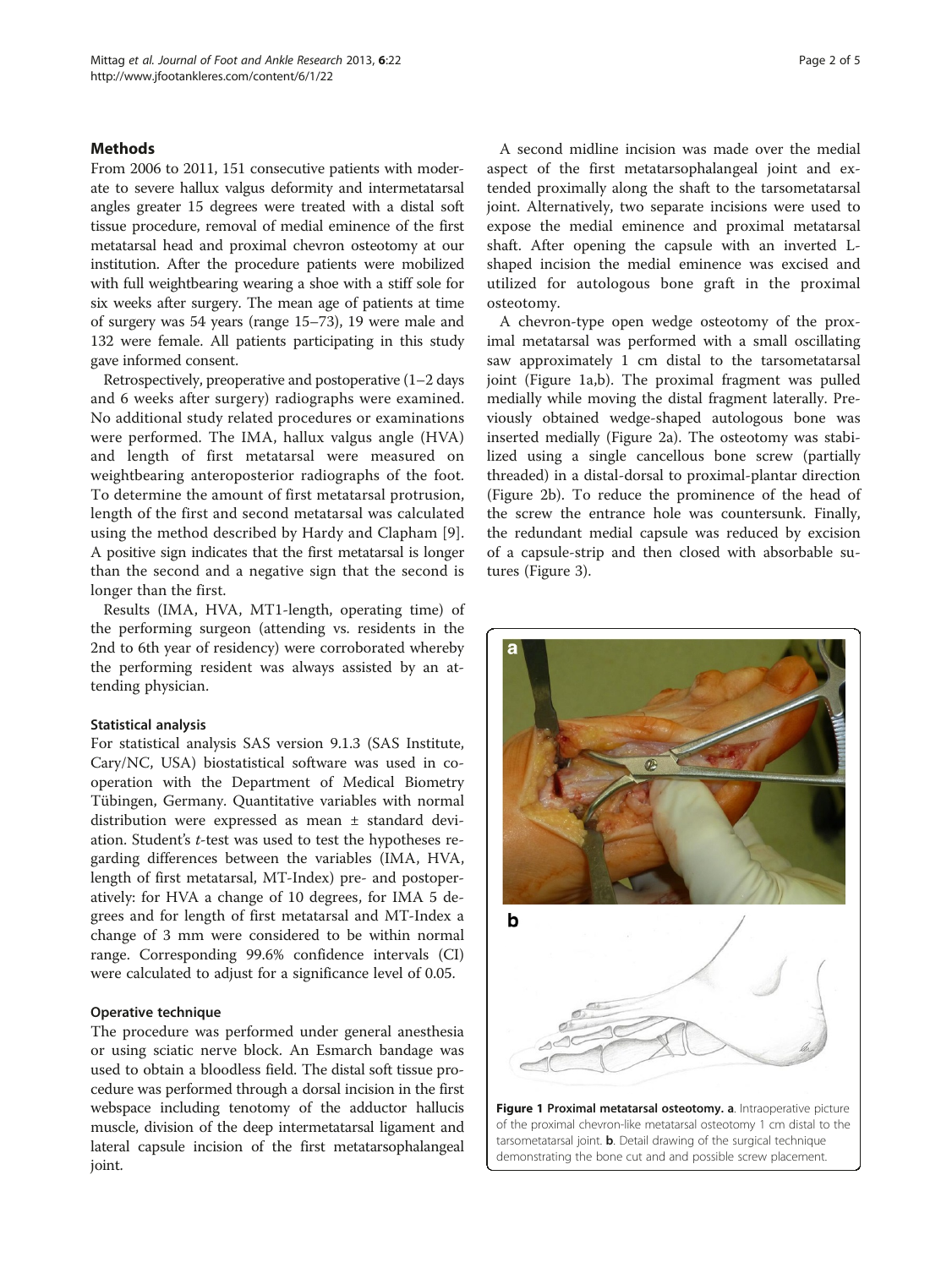<span id="page-2-0"></span>

Figure 2 Correction of the first metatarsal angle and stabilisation of the osteotomy. a. Schematic diagram showing the correction of the first intermetatarsal angle. The open-wedge osteotomy is additionally stabilized by cortical bone (arrow, see also Figure 2b). **b.** Stabilisation of the osteotomy with a partially threaded cancellous bone screw. The entrance hole was countersunk. Wedgeshaped autologous bone obtained from the medial eminence of the metatarsal head was inserted medially.



Figure 3 Medial capsulorrhaphy with absorbable sutures.

To secure correct hallux position a dressing bandage was applied at the time of surgery and continued for the first 6 weeks postoperatively. Immediately after surgery, all patients were allowed full weightbearing in a stiffsoled shoe which was discontinued after clinical and radiological evaluation after 6 weeks (Figure 4).

# Results

Pre- and postoperative measurements are presented in Table [1](#page-3-0). Overall the patients had a mean preoperative HVA of 36.4 (range, 17 to 53) degrees. The mean HVA had been significantly reduced to 3.5 (range, -13 to 27) degrees ( $p < 0.001$ ) at 2 days postoperative. Six weeks after surgery, the mean HVA was still significantly reduced at 13.4 (range,  $-5$  to 48) degrees ( $p < 0.001$ ). The overall mean IMA preoperatively was 16.8 (range, 14 to 25) degrees, and then 6.4 (range, 0 to 14) degrees after 2 days ( $p < 0.001$ ) and 9.8 (range, 0 to 24) degrees after 6 weeks ( $p < 0.001$ ).

Mean preoperative first metatarsal length was 56.4 mm, and then 57.5 mm after 2 days and 53.6 mm after 6 weeks, which was not statistically significant. We also found no statistically significant change for pre- and postoperative measurements for first metatarsal protrusion.

The mean overall operating time was 50 minutes. Performing residents (n=40) operated in 65 minutes, while performing attending surgeons (n=111) operated in 45 minutes. We found no significant differences between residents and attending physicians concerning change of HVA, IMA or MT I-length during follow up.

At the 6 week follow-up, 4 patients (2.6%) presented with a possible non-union of the metatarsal osteotomy



Figure 4 Pre- and postoperative radiographs. Weightbearing AP radiographs of the same patient presented in Figures [1](#page-1-0), 2, 3: preoperatively (a) and two days postoperatively (b) showing a well aligned first toe without shortening of the first metatarsal.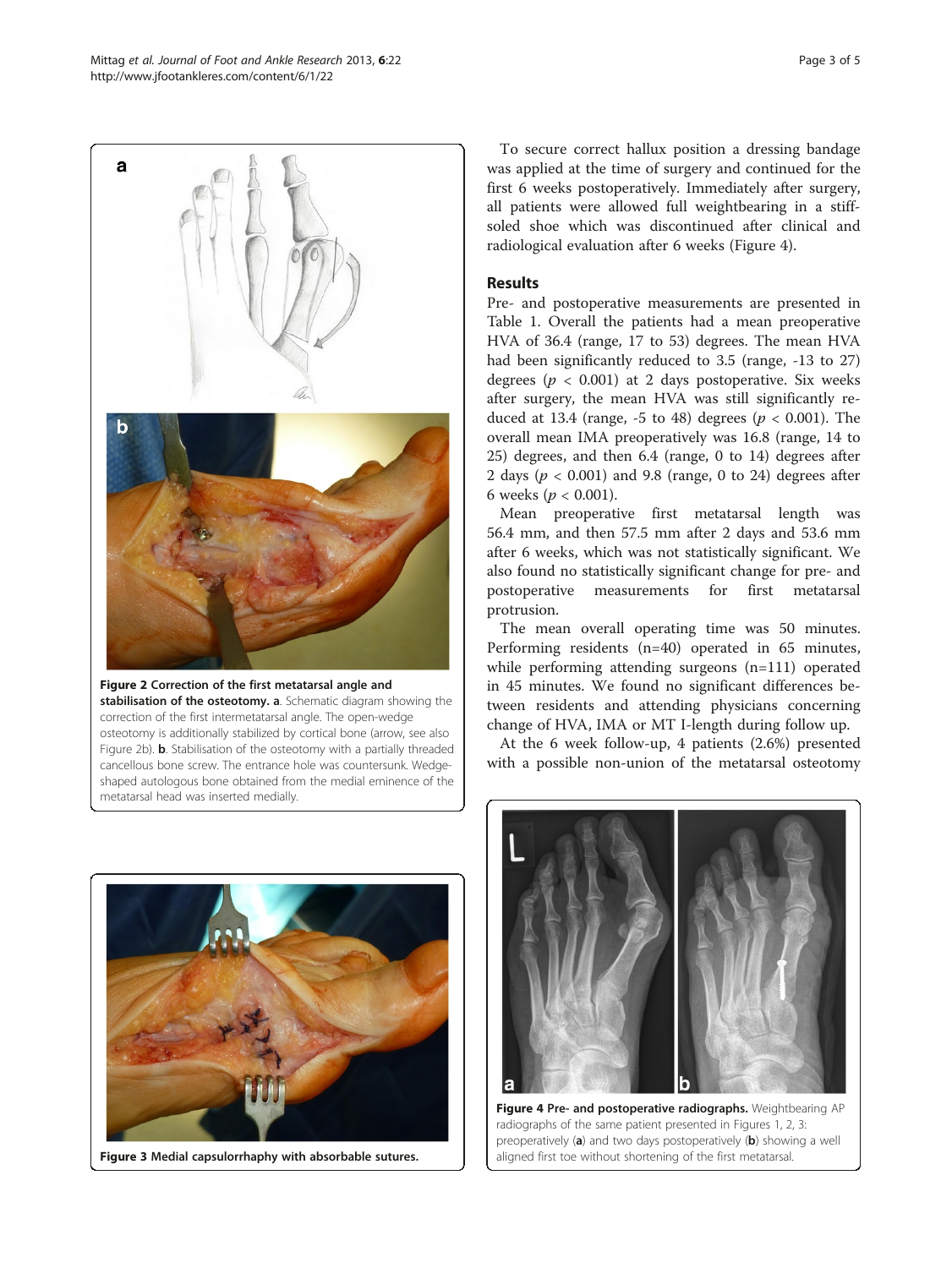|                                                                                                                                                                                                                                   | preop.         | 2 days postop. | 6 weeks postop. | Change<br>(preop. vs. 6 weeks postop.) |
|-----------------------------------------------------------------------------------------------------------------------------------------------------------------------------------------------------------------------------------|----------------|----------------|-----------------|----------------------------------------|
|                                                                                                                                                                                                                                   |                |                |                 |                                        |
| HVA, degrees                                                                                                                                                                                                                      | $36.4 \pm 7.0$ | $3.5 + 7.9$    | $13.4 \pm 10.8$ | $-23(p < 0.001)$                       |
| IMA, degrees                                                                                                                                                                                                                      | $16.8 \pm 3.1$ | $6.4 \pm 2.9$  | $9.8 + 4.5$     | $-7(p < 0.001)$                        |
| First MT length, mm                                                                                                                                                                                                               | $56.4 + 5.0$   | $57.5 \pm 5.5$ | $53.6 \pm 5.6$  | $-2.8$ ( $p = 0.52$ )                  |
| First MT protrusion, mm                                                                                                                                                                                                           | $4.7 \pm 3.2$  | $2.9 \pm 3.4$  | $2.5 \pm 3.5$   | $-2.2$ ( $p = 0.67$ )                  |
| $\mathbf{r}$ . The set of the set of the set of the set of the set of the set of the set of the set of the set of the set of the set of the set of the set of the set of the set of the set of the set of the set of the set of t |                |                |                 |                                        |

<span id="page-3-0"></span>Table 1 Radiographic measurements (degrees/mm ± standard deviation)

Notes: HVA hallux valgus angle, IMA intermetatarsal angle, MT metatarsal.

that required further immobilization of the foot (2 patients) or secondary bone grafting and plate stabilisation (2 patients after 12 weeks). Neither hardware failure nor wound complications were encountered.

### **Discussion**

Many operative techniques have been described for correction of hallux valgus. For severe deformities, proximal metatarsal osteotomies provide a high potential for correction because the corrective arc of rotation is greater compared to distal or shaft osteotomies [\[10](#page-4-0)]. In our study, we achieved significant correction of HVA and IMA with proximal chevron-like osteotomy combined with distal soft tissue procedure which is consistent with previous studies [[7,8,11-13](#page-4-0)]. Comparing HVA and IMA 2 days and 6 weeks after surgery we found some loss of correction. This could be explained with an absence of full weightbearing due to pain shortly after surgery (for IMA) and the dressing bandage applied directly after surgery with maximal correction (for HVA). Even if patients continue the redressing bandages as suggested, a slight recurrence of hallux valgus (compared to the 2 day follow up) is often observed. In our experience, and with support from the literature, the majority of loss of correction (HV, IMA, first metatarsal length) occurs within the first 6 weeks after surgery [[14\]](#page-4-0). The proximal chevron osteotomy is inherently more stable compared to osteotomies performed in one plane, but complications such as delayed union, non-union or malunion leading to first ray dorsiflexion and recurrence could occur for every type of osteotomy. In this context, the question of the best fixation method is still under discussion. Reviewing the literature there are several biomechanical studies on saw bones or cadaveric feet. Lian et al. and Bozkurt et al. reported screw fixation to be significantly stronger than K-wires or staples [\[15,16](#page-4-0)]. Fillinger et al. demonstrated a double screw fixation to be more stable compared to single screw fixation [\[17](#page-4-0)]. Varner et al. reported greater stability of plate fixation compared to single screw fixation for metatarsal crescentic osteotomy [\[18](#page-4-0)].

Dorsiflexion, malunion and shortening of the first metatarsal have been described as possible postoperative complications after proximal osteotomies of the first

metatarsal, which can lead to transfer metatarsalgia [[19-21](#page-4-0)]. The closing wedge osteotomy slightly shortens the first metatarsal, however Day et al. found that this does not significantly change clinical outcome and only shortens the first metatarsal slightly postoperatively [\[22](#page-4-0)]. The proximal chevron-like osteotomy incorporates the opening wedge principle and should lead to a slight lengthening. In our study, the mean length of the first metatarsal shortened by about 2.8 mm and mean first metatarsal protrusion decreased by 2.2 mm, both of which were not statistically significance (preoperative vs. 6 weeks postoperative). Variations between radiographic technique, degrees of magnification and level of weightbearing could have possibly affected the measurements. In addition, with our surgical technique the distal fragment is slightly plantarflexed relative to the proximal fragment to avoid postoperative dorsiflexion, which could lead to a supposed shortened first metatarsal in dorsoplantar X-rays. Another explanation discussed in the literature could be instability of the osteotomy leading to a prolonged bone healing with possible loss of metatarsal length and correction. For that reason, many authors prefer a plate for stabilisation of the osteotomy [[4,6-8](#page-4-0)]. In addition, plate fixation is technically less challenging compared to single screw fixation [\[2,5,23](#page-4-0)]. Disadvantages of plate fixation compared to single screw fixation are higher costs, more metal load with possible hardware failure, higher chance of soft tissue irritation and larger wounds if plate removal becomes necessary.

Regarding postoperative treatment, most authors allow full weightbearing in a stiff-soled shoe or cast during the first two weeks after surgery, while some only allow heel weightbearing [[4,7,8,11\]](#page-4-0). Early ambulation with full weightbearing reduces the risk of deep vein thrombosis and prevents muscular atrophy. The postoperative shoe or dressing is discontinued after six weeks. Our study confirms that single screw fixation of the proximal chevron osteotomy is stable enough to allow full weightbearing in a stiff-soled shoe from the first day after surgery. To protect the medial capsulorrhaphy we advise patients to apply dressing bandages, which are discontinued after six weeks.

Compared to attending surgeons, the mean operating time of residents was 20 minutes longer. During follow-